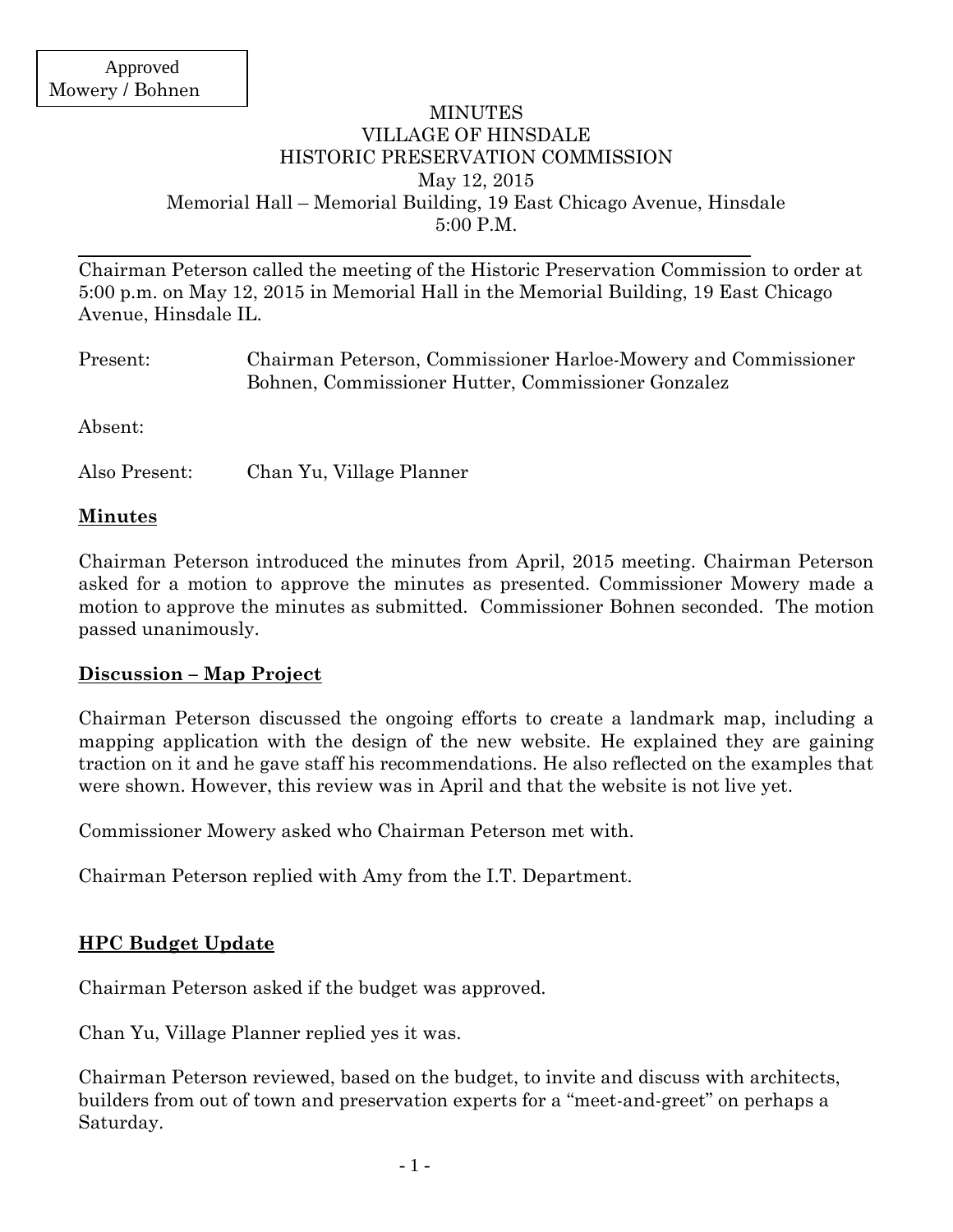Commissioner Bohnen reflected on a previous educational discussion over breakfast with builders and staff.

Commissioner Mowery asked how long ago that was.

Commissioner Bohnen mentioned about 10 years ago. The discussion stemmed from frustrations from the builders with the zoning and building codes. He next reflected on the current trend in real estate.

Chairman Peterson suggested we look at potential advertising opportunities with the approved budget.

# **2nd Tier Landmarking**

Chairman Peterson reiterated that the Commission should come up with a different name for this program.

## **Fence Regulations**

Chairman Peterson wanted to make sure the Ordinance is available and that the exact adjustments can be reviewed and discussed in the future.

Commissioner Bohnen asked if they should be creating a rough draft or memo to staff.

Chairman Peterson mentioned there is a good start in a draft memo he created approximately 4 months ago, that reflects on how they would like to adjust the code.

Commissioner Bohnen brought up new examples of rod iron fences and various heights around town.

Commissioner Mowery asked if they should include anything in next month's packet.

Chairman Peterson suggested the biggest challenge is finding out how to amend the code and where exactly.

Commissioner Bohnen wants to move things along and take pictures since the weather is getting nicer. He also suggested having a more relaxed code (wide parameters) to prevent people from getting creative and applying for a variance.

Chairman Peterson suggested maybe a percentage or average, versus a simply a set figure to start at.